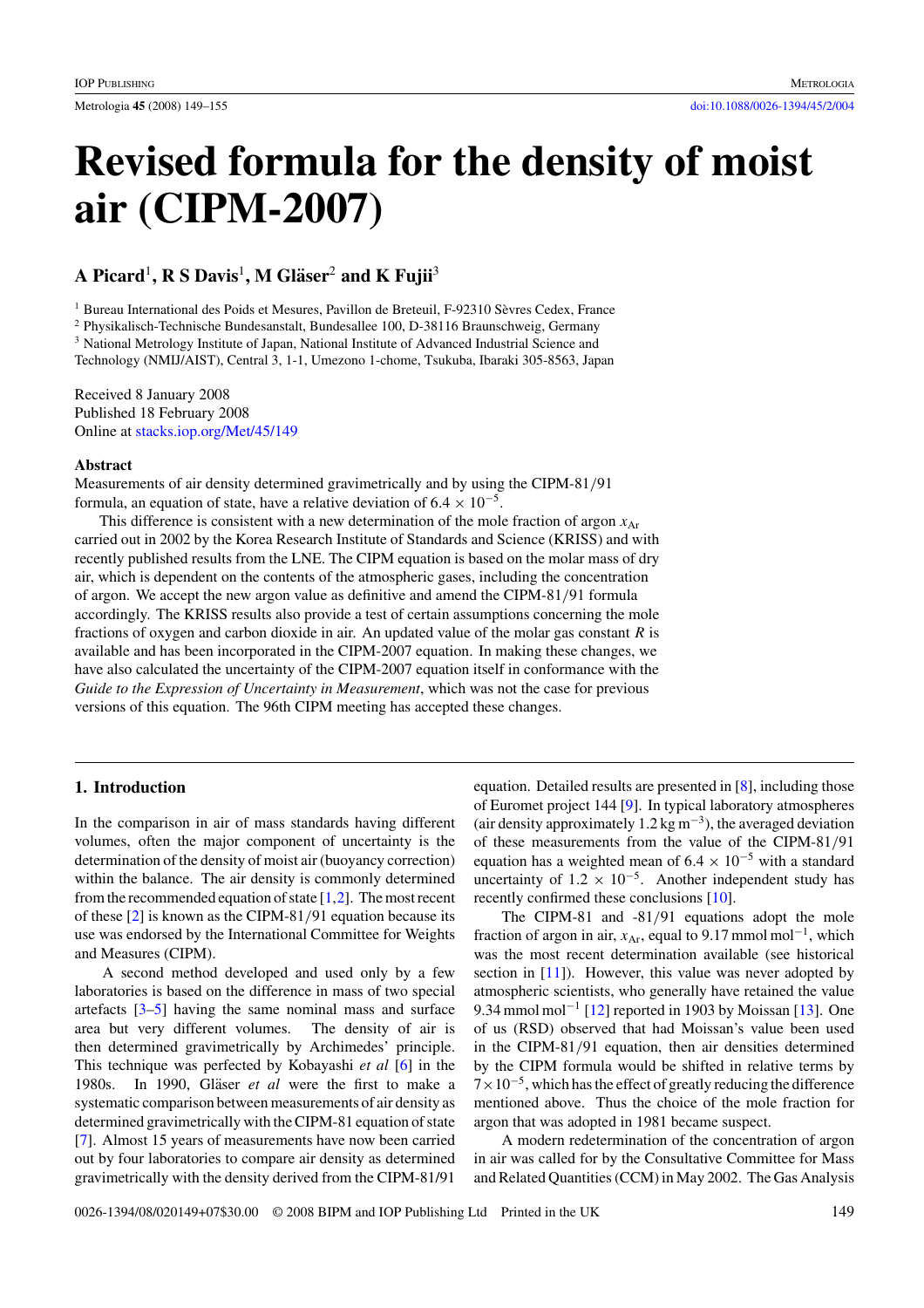<span id="page-1-0"></span>Working Group (GAWG) of the Consultative Committee for Amount of Substance—Metrology in Chemistry (CCQM) were informed and the Korea Research Institute of Standards and Science (KRISS), a member of the GAWG, began in 2002 to make a new study of the mole fraction of argon in air. The value thus obtained by the KRISS [\[11\]](#page-6-0) of the mole fraction of argon in dry air was *<sup>x</sup>*Ar <sup>=</sup> <sup>9</sup>*.*332*(*3*)* mmol mol−1, essentially confirming Moisson's value, but with full experimental details and a detailed uncertainty budget. Byproducts of the KRISS work were high-accuracy determinations of the mole fractions of oxygen and carbon dioxide from air sampled on two different continents. These have allowed us to sharpen our uncertainty analysis of the CIPM-2007 equation, as discussed in section [2.2.](#page-2-0)

The history of argon measurements suggested that a second, independent determination of the concentration of argon in air would be desirable to complement the KRISS result. This has now been provided by a team from the Laboratoire National de Métrologie et d'Essais (LNE, France) [\[14\]](#page-6-0). Their result is  $x_{Ar} = 9.330(16)$  mmol mol<sup>-1</sup>.

While the KRISS result is based on mass spectrometry, the LNE measurements are based on gas chromatography. In both cases, results are calibrated in terms of synthetic standards prepared gravimetrically. Each group prepared its own gravimetric standards.

In the CIPM-2007 equation derived below, we also include the value of the molar gas constant, *R*, recommended in CODATA 2006 [\[15\]](#page-6-0).

We derive the CIPM-2007 equation in section 2.1. The uncertainty evaluation of the equation is presented in section [2.2.](#page-2-0) We have followed the *Guide to the Expression of Uncertainty in Measurement*, commonly referred to as the *GUM* [\[16\]](#page-6-0). We note that the CIPM-81 equation [\[1\]](#page-5-0) predated the *GUM* and the report of the CIPM-81*/*91 equation [\[2\]](#page-5-0) declined to update the uncertainty statements of [\[1\]](#page-5-0). In section [3](#page-3-0) we compare the CIPM-2007 equation with its immediate predecessor and in section [4](#page-4-0) we summarize the essential features and conclusions of this report.

#### **2. The CIPM-2007 equation and its uncertainty**

#### *2.1. The CIPM-2007 equation*

Formally, the derivation of the CIPM-2007 equation is the same as that of its predecessors  $[1, 2]$  $[1, 2]$  $[1, 2]$ .

The density of moist air is evaluated using an equation of state

$$
\rho_{\rm a} = \frac{pM_{\rm a}}{ZRT} \left[ 1 - x_{\nu} \left( 1 - \frac{M_{\nu}}{M_{\rm a}} \right) \right],\tag{1}
$$

where the quantities and units are  $p/Pa$ : pressure,  $t/\text{°C}$ : air temperature,  $T/K$ : thermodynamic temperature =  $273.15 +$  $t$ / $\degree$ C,  $x_v$ : mole fraction of water vapour,  $M_a$ /(g mol<sup>-1</sup>): molar mass of dry air, *M*v*/(*g mol−<sup>1</sup> *)*: molar mass of water, *Z*: compressibility factor,  $\overline{R}/(J \text{ mol}^{-1} \text{ K}^{-1})$ : molar gas constant.

For the CIPM-2007 formula, we take the value of *R* to be that recommended by CODATA 2006 [\[15\]](#page-6-0):

$$
R/(\text{J} \,\text{mol}^{-1} \,\text{K}^{-1}) = 8.314\,472(15).
$$

The molar mass of dry air is based on the mole fractions found in [\[12\]](#page-6-0) with the following exceptions:

1. The mole fraction of atmospheric argon,  $x_{\text{Ar}}$ , is now based on the new results obtained by the KRISS [\[11\]](#page-6-0) and the LNE, France [\[14\]](#page-6-0). A weighted average gives essentially the KRISS result. However, we are much more confident in this result thanks to work carried out at the LNE.

$$
x_{\text{Ar}} = 9.332(3) \,\text{mmol mol}^{-1}.
$$

This new result is close to the value reported in 1903 [\[13\]](#page-6-0). However, the previous CIPM equations had assumed a mole fraction for argon of 9.17 mmol mol−1, which in 1981 was thought to be the most reliable estimate [\[1\]](#page-5-0). The new value for the mole fraction of argon  $[11, 14]$  $[11, 14]$  $[11, 14]$ necessarily changes the accepted mole fraction for atmospheric nitrogen,  $x_{N_2}$ . The latter is not directly measured. It is simply determined as the remainder when the mole fractions of all other components of dry air have been subtracted from 1.

2. As in the previous CIPM formulas, the average mole fraction of carbon dioxide in laboratory air,  $x_{CO_2}$ , has a default value of  $0.00040$ . The value of  $x_{CO_2}$  determines the mole fraction of atmospheric oxygen,  $x_{CO_2}$ , from the relation

$$
x_{\text{O}_2} + x_{\text{CO}_2} = 0.20979 \,\text{mol}\,\text{mol}^{-1} = S. \tag{2}
$$

Equation (2) assumes that processes of respiration, photosynthesis, combustion, etc are the only processes of importance. Possible inadequacies of this model are addressed in section [2.2.](#page-2-0)

3. The molar masses of the constituents of dry air are taken from the most recently available compilation of the International Union of Pure and Applied Chemistry [\[17\]](#page-6-0).

The parameters taken for the CIPM-2007 equation are shown in table [1,](#page-2-0) which may be compared with table [1](#page-2-0) of [\[1\]](#page-5-0). The molar masses of the minor constituents of air starting with  $CO<sub>2</sub>$  have been rounded for convenience.

As in the previous CIPM equations, the mole fraction of dry air is calculated by

$$
M_{\rm a} = \sum x_i M_i / \sum x_i. \tag{3}
$$

The denominator on the right-hand side of  $(3)$  is necessary because

$$
\sum x_i = 1 - 2.9 \times 10^{-6} \neq 1,
$$

presumably due to minor rounding errors in [\[12\]](#page-6-0). The value for  $M_a$  obtained from (3) is

$$
M_{\rm a} = 28.965\,46 \times 10^{-3} \,\text{kg}\,\text{mol}^{-1}.
$$

If a measurement of  $x_{CO_2}$  is available, then (2) should be used to improve the estimate of the molar mass of dry air:

$$
M_{\rm a} = [28.96546 + 12.011 \cdot (x_{\rm CO_2} - 0.0004)] \cdot 10^{-3} \,\text{kg mol}^{-1}.
$$
\n(4)

150 *Metrologia*, **45** (2008) 149–155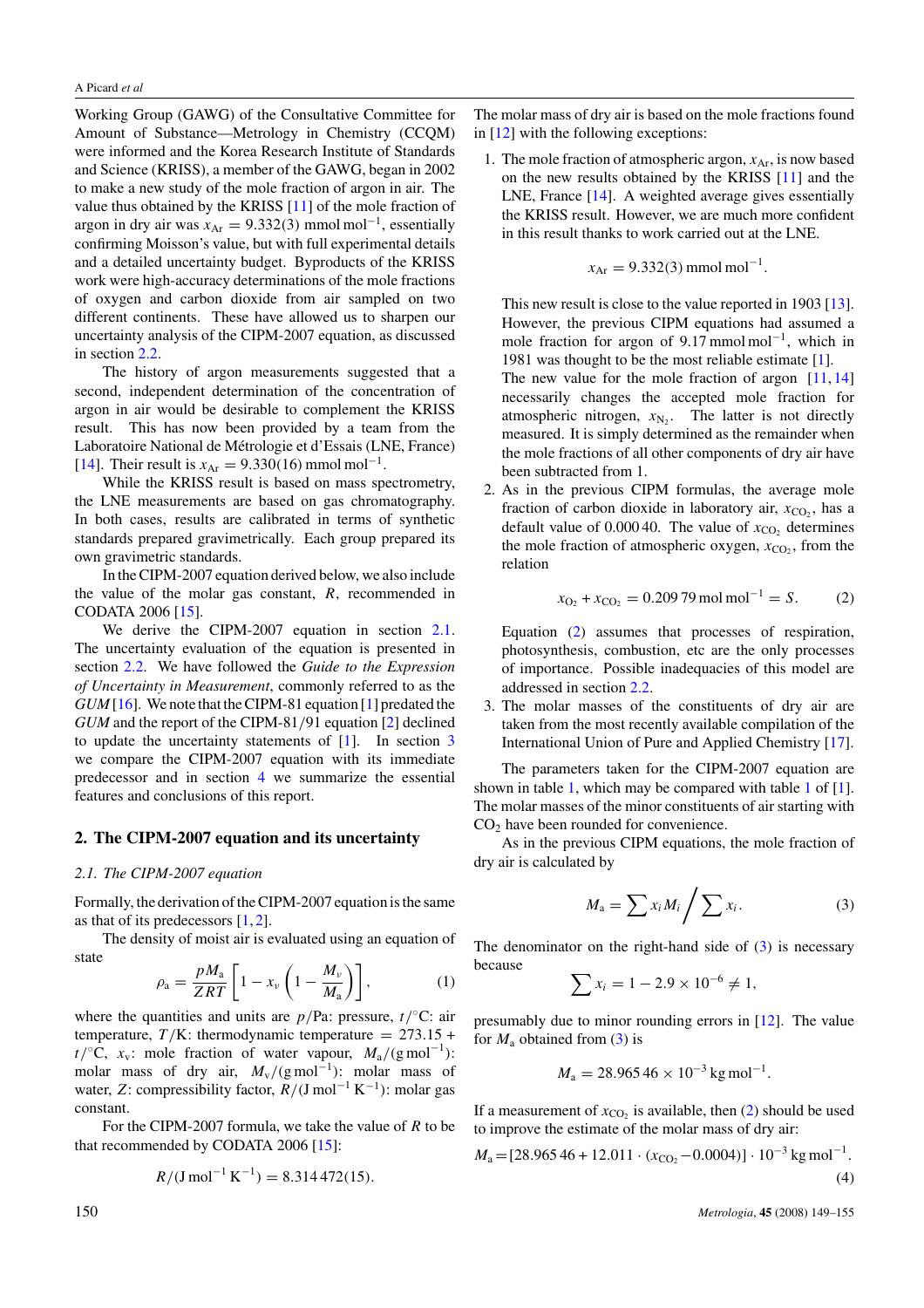| Constituent     | Molar mass<br>$M_i/(10^{-3} \text{ kg mol}^{-1})$ | Mole<br>fraction $x_i$ | Contribution<br>$x_i \cdot M_i / (10^{-3} \text{ kg mol}^{-1})$ |
|-----------------|---------------------------------------------------|------------------------|-----------------------------------------------------------------|
| N <sub>2</sub>  | 28.0134                                           | 0.780848               | 21.874 207                                                      |
| O <sub>2</sub>  | 31.9988                                           | 0.209390               | 6.700 229                                                       |
| Ar              | 39.948                                            | 0.009332               | 0.372795                                                        |
| CO <sub>2</sub> | 44.01                                             | 0.00040                | 0.017604                                                        |
| Ne.             | 20.18                                             | $18.2 \times 10^{-6}$  | 0.000367                                                        |
| He              | 4.0                                               | $5.2 \times 10^{-6}$   | 0.000 021                                                       |
| CH <sub>4</sub> | 16.0                                              | $1.5 \times 10^{-6}$   | 0.000 024                                                       |
| Kr              | 83.8                                              | $1.1 \times 10^{-6}$   | 0.000 092                                                       |
| H <sub>2</sub>  | 2                                                 | $0.5 \times 10^{-6}$   | 0.000 001                                                       |
| $N_2O$          | 44                                                | $0.3 \times 10^{-6}$   | 0.000013                                                        |
| CO              | 28                                                | $0.2 \times 10^{-6}$   | 0.000 006                                                       |
| Xe              | 131                                               | $0.1 \times 10^{-6}$   | 0.000013                                                        |

<span id="page-2-0"></span>**Table 1.** Composition of dry air taken as reference for the air density evaluation.

If not measured, one normally assumes a background of  $400 \mu$ mol mol<sup>-1</sup> for the mole fraction of carbon dioxide in air; but see section 2.2 for cautionary statements concerning this assumption.

The molar mass of moist air includes the amount fraction of water vapour  $x<sub>v</sub>$ , reducing all other amount fractions proportionately so that the sum is still one and thereby arriving at (1).

Since

$$
1 - M_{\rm v}/M_{\rm a} = 0.3780,
$$

where  $M_v/(10^{-3} \text{ kg mol}^{-1}) = 18.01528(17) [17]^4$  $M_v/(10^{-3} \text{ kg mol}^{-1}) = 18.01528(17) [17]^4$  $M_v/(10^{-3} \text{ kg mol}^{-1}) = 18.01528(17) [17]^4$ , then

$$
\rho_a/(10^{-3} \text{kg m}^{-3}) = \frac{[28.96546 + 12.011 \cdot (x_{CO_2} - 0.0004)]}{8.314472}
$$

$$
\cdot \frac{p}{ZT}(1 - 0.3780x_v),\tag{5a}
$$

 $\rho_a/(10^{-3} \text{kg m}^{-3}) = [3.483\,740 + 1.4446 \cdot (x_{\text{CO}_2} - 0.0004)]$  $\cdot \frac{p}{7}$ 

$$
\frac{P}{ZT}(1 - 0.3780x_v). \tag{5b}
$$

The quantity  $x<sub>v</sub>$  is not measured directly but is determined either from the relative humidity *h* or from the temperature  $t_d$  of the dew point; *Z* is determined from an additional interpolating equation. Complete equations for calculating  $x<sub>v</sub>$  and *Z* are given in appendix A.

#### *2.2. Uncertainty of the CIPM-2007 equation*

Knowledge of the air density is limited by the uncertainty of the formula itself, which was evaluated by several members of the working group involved in drafting the 1981 equation [\[1\]](#page-5-0). In particular Jones  $[18]$ , Carré  $[19]$  $[19]$  and Riéty  $[20]$  $[20]$  carried out independent evaluations of the uncertainty due to the equation. We have returned to these references in order to update the uncertainty evaluation of the present equation in the light of new results and current best practice.

Table [2](#page-3-0) summarizes the uncertainty evaluation of the air density formula itself exclusive of the measured input parameters: pressure, temperature and dew-point temperature (or relative humidity). Table [2](#page-3-0) also assumes that  $x_{CO_2}$  is known exactly; there is no requirement that  $x_{CO_2} = 400 \,\text{\mu}$  mol mol<sup>-1</sup>. Note that the uncertainty budget presented in table [2](#page-3-0) takes into account the possibility that, for short periods of time,  $x<sub>O</sub>$ , might not be perfectly anticorrelated with  $x_{CO_2}$ . Rather, each may have some temporary variability not accounted for by [\(2\)](#page-1-0). Looking at [\(2\)](#page-1-0), we therefore address three components of uncertainty:

- 1. The value chosen for *S*. We assume that *S* is constant in time. We assign a standard uncertainty  $u(S)$  to the value of *S* that has been adopted in the CIPM-2007 equation.
- 2. A contribution  $\Delta x_{\text{O}_2}$  to  $x_{\text{O}_2}$  that is not correlated with  $x_{\text{CO}_2}$ and, therefore, not accounted for by [\(2\)](#page-1-0). We refer to the standard uncertainty of this component as  $u(\Delta x_0)$  and assume that the long-term average of  $\Delta x_{\text{O}_2}$  is zero.
- 3. A contribution  $\Delta x_{CO_2}$  to  $x_{CO_2}$  that is not correlated with correct value of  $x_{O_2}$ . Therefore, although  $x_{CO_2}$  is known, the calculation of  $x_{O_2}$  by means of [\(2\)](#page-1-0) introduces an error. We assume that the long-term average of  $\Delta x_{\text{CO}}$ , is zero, with a standard uncertainty of  $u(\Delta x_{CO_2})$ .

Appendix B shows how these uncertainty components are treated.

We have evaluated these uncertainties from the measurements of  $x_{\text{O}_2}$  and  $x_{\text{CO}_2}$  that are reported in [\[11\]](#page-6-0) on air sampled near sea level from an island in Korea and a measurement on air sampled from a mountain ridge in the United States. Thus, the uncertainty components  $u(\Delta x_{\text{O}_2})$  and  $u(\Delta x_{CO_2})$  are based on a limited data set.

As mentioned above, we have followed the *GUM*, whose recommendations were, for the most part, anticipated in [\[19\]](#page-6-0).

Appendix A shows how to calculate the parameters *Z* and *f* and  $p_{sv}$  (these are necessary intermediate steps for the determination of  $x_v$ ). The uncertainty contributions from  $f$ , the enhancement factor, and  $p_{sv}$ , the vapour pressure of saturated air, are negligible [\[21\]](#page-6-0). The compressibility factor *Z* is derived from the virial coefficients of moist air [\[18,](#page-6-0) [21–23\]](#page-6-0). Hyland and Wexler [\[21\]](#page-6-0) have provided 'Estimated Maximum Uncertainties' (EMU) for their results. Since EMU is not

<sup>&</sup>lt;sup>4</sup> There is a small difference between the molar mass calculated from [\[17\]](#page-6-0) and that of atmospheric water vapour. In very humid air, we estimate that this difference might lead to a relative systematic offset of order  $1 \times 10^{-6}$  in the calculated air density, and is thus negligible.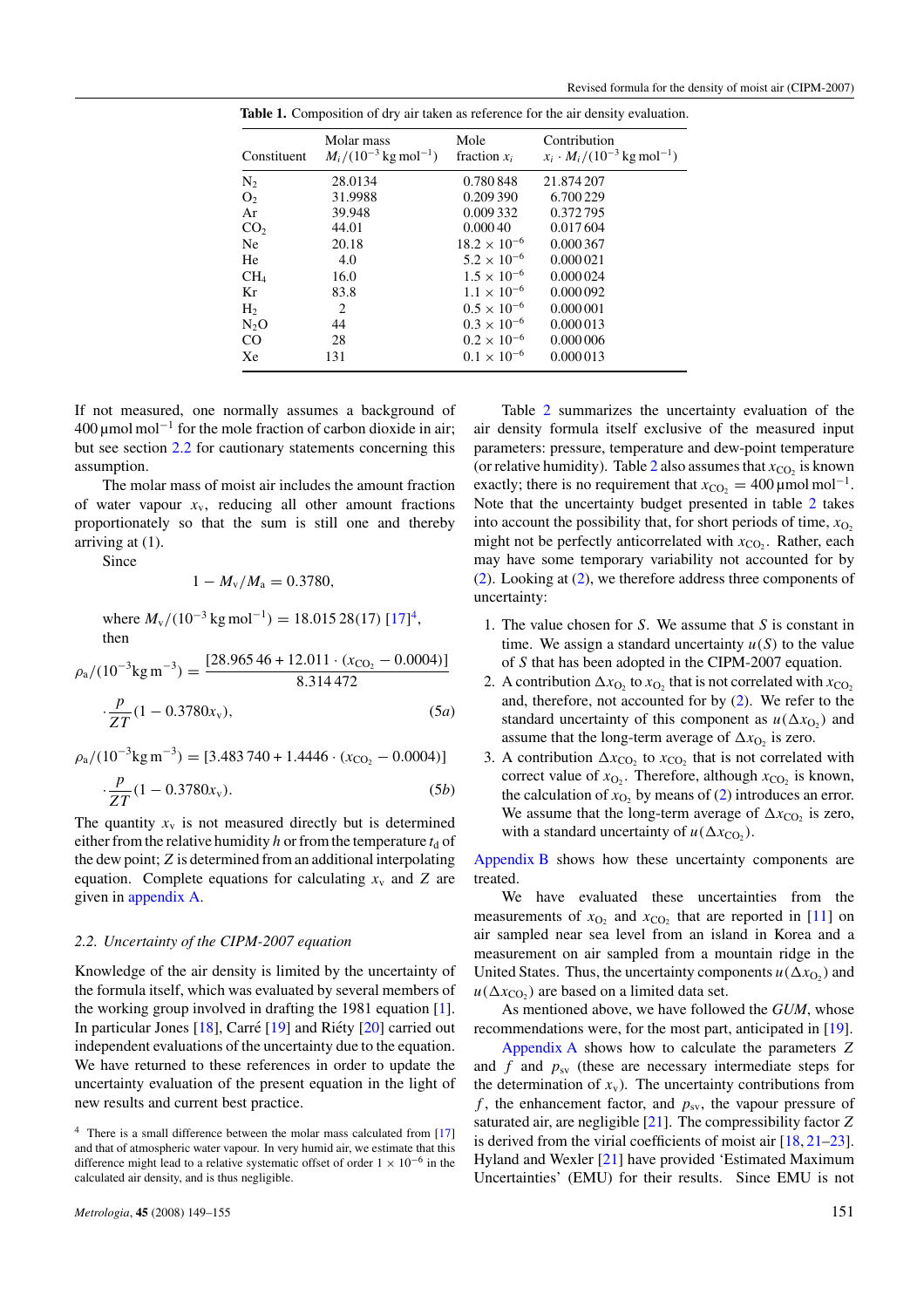<span id="page-3-0"></span>**Table 2.** Uncertainty budget for the CIPM-2007 equation when the mole fraction of CO<sub>2</sub> has been assumed to be exactly 400  $\mu$ mol mol<sup>-1</sup>.

|                                         |                    |                                                            | Relative                                                        | Relative contribution $(u(\rho_a)/\rho_a)/10^{-6}$ |                |
|-----------------------------------------|--------------------|------------------------------------------------------------|-----------------------------------------------------------------|----------------------------------------------------|----------------|
| Parameter                               | Reference          | Standard<br>uncertainty/ $10^{-6}$                         | contribution                                                    | Type B                                             | Type A         |
| $R/(J \text{ mol}^{-1} \text{ K}^{-1})$ | $\lceil 15 \rceil$ | 15                                                         | u(R)/R                                                          | 1.7                                                | $\Omega$       |
| $M_{\rm N_2}/(g \,\text{mol}^{-1})$     | [17]               | 200                                                        | $x_{\rm N_2} \cdot u(M_{\rm N_2})/M_{\rm a}$                    | 5.4                                                | $\Omega$       |
| $M_{\rm O},$ /(g mol <sup>-1</sup> )    | $\lceil 17 \rceil$ | 300                                                        | $x_{\text{O}_2} \cdot u(M_{\text{O}_2})/M_{\text{a}}$           | 2.2                                                | $\Omega$       |
| $M_{Ar}/(g \text{ mol}^{-1})$           | $\lceil 17 \rceil$ | 500                                                        | $x_{\Delta r} \cdot u(M_{\Delta r})/M_{\rm a}$                  | 0.2                                                | $\theta$       |
| $M_{\rm CO}$ ,/(g mol <sup>-1</sup> )   | $\lceil 17 \rceil$ | 500                                                        | $x_{\rm CO} \cdot u(M_{\rm CO_2})/M_{\rm a}$                    | 0.0                                                | $\overline{0}$ |
| $x_{\text{Ar}}$                         | [11, 14]           | 3                                                          | $(M_{\rm Ar} - M_{\rm Na}) u(x_{\rm Ar})/M_{\rm a}$             | 1.2                                                | $\overline{0}$ |
| $S = x_{O_2} + x_{CO_2}$                | $[11, *]$          | 60                                                         | $(M_{\rm O_2} - M_{\rm N_2}) u(x_S)/M_{\rm a}$                  | 8.3                                                | $\Omega$       |
| $\Delta x_{\rm O}$                      | $[11, 20, *]$      | 60                                                         | $(M_{\Omega_2} - M_{\rm N_2}) u(\Delta x_{\Omega_2})/M_{\rm a}$ | $\Omega$                                           | 8.3            |
| $\Delta x_{\rm CO}$                     | $[11, *]$          | 60                                                         | $(M_{\Omega_2}-M_{\text{N}_2})u(\Delta x_{\text{CO}_2})/M_a$    | $\Omega$                                           | 8.3            |
| Z                                       | $[18, 20, *]$      | 15                                                         | Depends on $t$ , $p$ , $x_v$                                    | 15                                                 | $\Omega$       |
|                                         |                    |                                                            | <b>Ouadratic</b> sum                                            | 18.2                                               | 11.7           |
|                                         |                    | Combined standard uncertainty $(u(\rho_a)/\rho_a)/10^{-6}$ |                                                                 |                                                    | 22             |

∗ This paper.

further defined, we believe it prudent to treat it as a standard uncertainty and to treat the virial coefficients themselves as highly correlated. So far the largest uncertainty contribution to *Z* comes from the second virial coefficient for dry air. The second cross-virial coefficient is the only additional term that makes a significant contribution to the uncertainty of *Z*. In this regard, we note that the new first-principles calculation of the second cross-virial coefficient [\[23\]](#page-6-0) is consistent with previous experimental work over the temperature range considered here. The uncertainty of *Z* was evaluated by Jones to be  $17 \times 10^{-6}$ , based on a 1975 paper by Hyland [\[18\]](#page-6-0).

Of course there are additional instrumental uncertainties due to the measured input pressure, *p*, temperature, *T* , and dew-point temperature,  $t_d$  (or relative humidity,  $h$ ) and mole fraction of carbon dioxide,  $x_{CO_2}$ . These must be added in quadrature by users of the CIPM-2007 equation. The appropriate influence factors are as follows:

$$
\frac{u_p(\rho_a)}{\rho_a} = \frac{1}{\rho_a} \left( \frac{\partial \rho_a}{\partial p} \right) \cdot u(p) \approx +1 \times 10^{-5} \,\text{Pa}^{-1} \cdot u(p),
$$
\n
$$
\frac{u_T(\rho_a)}{\rho_a} \approx -4 \times 10^{-3} \,\text{K}^{-1} \cdot u(T),
$$
\n
$$
\frac{u_h(\rho_a)}{\rho_a} \approx -9 \times 10^{-3} \cdot u(h),
$$
\n
$$
\frac{u_{t_a}(\rho_a)}{\rho_a} \approx -3 \times 10^{-4} \,\text{K}^{-1} \cdot u(t_d),
$$
\n
$$
\frac{u_{x_{\text{CO}_2}}(\rho_a)}{\rho_a} \approx +0.4 \cdot u(x_{\text{CO}_2}).
$$
\n(6)

A measurement of either *h* or  $t_d$  is required in order to determine  $x<sub>v</sub>$ , as shown in appendix A. As noted in this appendix,  $0 \leq h \leq 1.$ 

If  $x_{CO_2}$  is not measured, but assumed to be 400 µmol mol<sup>-1</sup> instead, then  $u(x_{CO_2})$  must be considered with care. This is because it is well known from studies such as Euromet Project 503 [\[24\]](#page-6-0) that the ambient value of  $x_{CO}$ , varies greatly between laboratories and, in many cases, at different times within the same laboratory. Reference [\[24\]](#page-6-0) includes data from 11 national metrology institutes and the BIPM. The average mole fraction of carbon dioxide among the participants was  $440 \mu$ mol mol<sup>-1</sup>. However, the average of the maximum values recorded by the 12 participants was 660 µmol mol−1, with some laboratories recording maximum results of 1000 µmol mol−1. An uncertainty component based on (6) should be added to account for known or suspected variability about a reference value for  $x_{CO_2}$ .

Note that the coefficient 0.3780 in [\(5](#page-2-0)*a*) and [\(5](#page-2-0)*b*) is treated as a constant. However, [\(1\)](#page-1-0) shows that the coefficient actually depends on the value of  $M_a$ , which is a weak function of  $x_{CO_2}$ . An extreme example within the pressure and temperature limits of the CIPM-2007 equation (see appendix A) is  $x_{CO_2} = 0.001$ ,  $p = 600$  hPa,  $t = 27$  °C and  $x_v = 0.06$  (100% relative humidity). In this case, the relative error in  $\rho_a$  as calculated from  $(5b)$  $(5b)$  is 9 × 10<sup>-6</sup>, which is of the same order as the combined relative uncertainty shown in table 2. Rather than complicate [\(5](#page-2-0)*b*), we simply point out

- The air density  $\rho_a$  derived from  $(5b)$  $(5b)$  is missing an additive term that is approximately equal to  $0.26\rho_a x_v (0.0004 - x_{CO_2}).$
- In a metrology laboratory, the missing term will always be negligible with respect to the combined uncertainty given in table 2.

# **3. Comparison with the CIPM-81***/***91 equation**

We recall that the CIPM-81/91 equation is [\[2\]](#page-5-0)

$$
\rho_a/(10^{-3} \text{ kg m}^{-3}) = [3.48349 + 1.4446 \cdot (x_{\text{CO}_2} - 0.0004)]
$$

$$
\cdot \frac{p}{ZT}(1 - 0.3780x_v). \qquad \text{(CIPM-81/91)}
$$

We may now compare this with  $(5b)$  $(5b)$ , which is the CIPM-2007 equation written in similar form. We first remark that the calculation of  $Z$  and  $x<sub>v</sub>$  is virtually identical for the two equations (see appendix A). Thus the only difference is in the first term, which for the CIPM-2007 equation is increased to 3.483 740. This obviously leads to a relative increase of  $72 \times 10^{-6}$  in the calculation of  $\rho_a$ . The relative increase is a consequence of new values for  $x_{\text{Ar}}$  (+67.7 × 10<sup>-6</sup>) and *R*  $(+4.6 \times 10^{-6}).$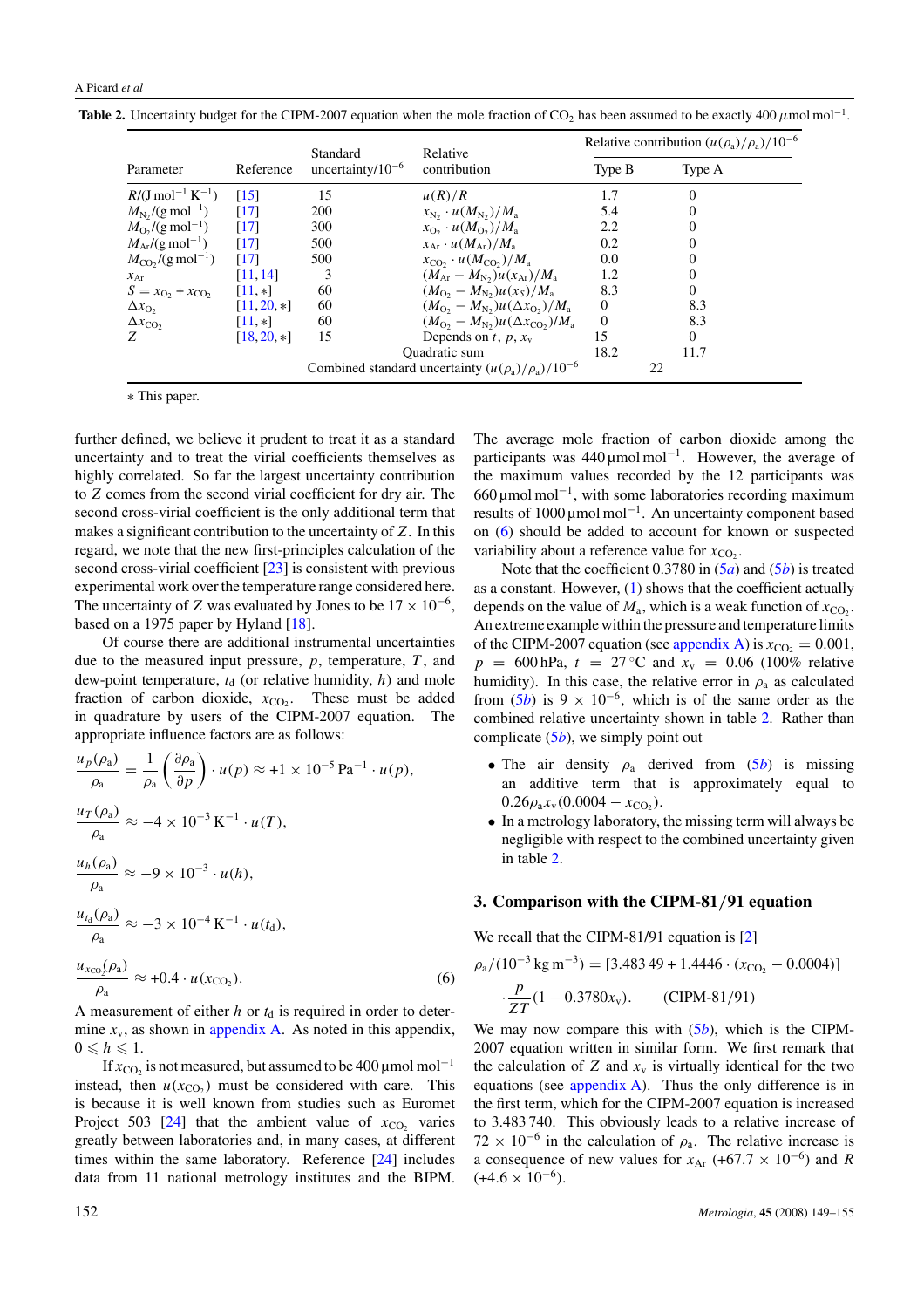<span id="page-4-0"></span>In addition, the uncertainty estimate for the CIPM-2007 equation has been established in conformance with  $[14]$ , whereas the uncertainty statements in  $[1, 2]$  $[1, 2]$  $[1, 2]$  are ambiguous.

# **4. Discussion and conclusion**

Based on the considerations given above, the International Committee for Weights and Measures (CIPM) at its 96th meeting (November 2007) approved an updated formula for the density of moist air, to be known as the CIPM-2007 equation of state for moist air. The CIPM-2007 equation has the following properties:

- 1. The functional form of all the equations given in previous CIPM equations  $[1, 2]$  $[1, 2]$  $[1, 2]$  is unchanged.
- 2. Some constant parameters used in [\[1,](#page-5-0) [2\]](#page-5-0) are amended as follows:
	- The value of *R* is the value recommended by CODATA 2006 [\[15\]](#page-6-0):

$$
R = 8.314\,472(15)\,\mathrm{J}\,\mathrm{mol}^{-1}\,\mathrm{K}^{-1}
$$

*.*

• The mole fraction of argon is the value determined in 2002 by the KRISS and in 2006 by the LNE [\[11,14\]](#page-6-0):

$$
x_{\text{Ar}} = 9.332(3) \,\text{mmol mol}^{-1}.
$$

- 3. The calculation of the uncertainty of the CIPM-2007 equation follows the rules set out in the *GUM* [\[16\]](#page-6-0).
- 4. The input parameters to the CIPM-2007 equation are pressure, temperature, relative humidity or dew-point temperature and carbon dioxide fraction. As with both previous CIPM equations, the uncertainties of these parameters must be taken into account according to the sensitivity factors given in [\(6\)](#page-3-0).
- 5. If the mole fraction of carbon dioxide in air,  $x_{CO_2}$ , is not measured but instead is assumed to be equal to 400  $\mu$ mol mol<sup>-1</sup> (or any other reference value), an uncertainty component must be added to account for this assumption. The sensitivity factor is shown in [\(6\)](#page-3-0). The average mole fraction of carbon dioxide and its dispersion within a laboratory may vary greatly from the assumed value. It is therefore advisable for users of the CIPM-2007 equation to base their assumed value for the average mole fraction of carbon dioxide and its dispersion on a survey of the laboratory.
- 6. Since a significant difference does not exist between measurements of air density as determined gravimetrically by the use of artefacts and proper use of the CIPM-2007 formula, either method can be employed as long as proper account is taken of the uncertainty.

# **Acknowledgments**

The authors thank their various collaborators, especially those who are co-authors of references cited here. In particular, they thank Dr H Fang, the participants of Euromet Project 144 and, of course, the teams at KRISS and the LNE for undertaking the new argon work. They also acknowledge the valuable advice of Dr A H Harvey (NIST).

# Appendix A. Calculation of  $x<sub>y</sub>$  and  $Z$ **; ranges of applicability**

*Appendix A.1. Calculation of x*<sup>v</sup> *from the measurement of relative humidity or dew-point temperature*

The following equations are used to determine  $x<sub>v</sub>$  from the relative humidity or the dew-point temperature of air [\[2\]](#page-5-0). The equations and their constants are unchanged from the CIPM-81*/*91 equation but are listed here for completeness. Determination of the vapour pressure at saturation,  $p_{sv}$ , and the so-called enhancement factor are preliminary steps.

Vapour pressure at saturation,  $p_{sv}$ :

$$
p_{sv} = 1 \, \text{Pa} \times \exp(A \, T^2 + B \, T + C + D / T), \tag{A1.1}
$$

with

with

$$
A = 1.2378847 \times 10^{-5} \text{ K}^{-2},
$$
  
\n
$$
B = -1.9121316 \times 10^{-2} \text{ K}^{-1},
$$
  
\n
$$
C = 33.93711047,
$$
  
\n
$$
D = -6.3431645 \times 10^{3} \text{ K}.
$$

Enhancement factor *f* :

$$
f = \alpha + \beta p + \gamma t^2, \tag{A1.2}
$$

$$
\alpha = 1.00062,
$$
  
\n
$$
\beta = 3.14 \times 10^{-8} \,\text{Pa}^{-1},
$$
  
\n
$$
\gamma = 5.6 \times 10^{-7} \,\text{K}^{-2},
$$

where  $t$  is the temperature in  $°C$ .

Using these values,

$$
x_{v} = hf(p, t) \cdot \frac{p_{sv}(t)}{p} = f(p, t_{d}) \cdot \frac{p_{sv}(t_{d})}{p}, \quad (A1.3)
$$

where  $h$  is the relative humidity and  $t_d$  is the dew-point temperature. Therefore, either  $h$  or  $t<sub>d</sub>$  can be measured in order to determine  $x_v$ . The parameter *h* has the following range:  $0 \le h \le 1$ . For example, an instrumental relative humidity reading of '53%' is expressed as  $h = 0.53$ .

# *Appendix A.2. Calculation of the compressibility factor, Z*

The equations for *Z* and its constants are unchanged from the CIPM-81*/*91 equation but are listed here for completeness.

$$
Z = 1 - \frac{p}{T} \cdot [a_0 + a_1 t + a_2 t^2 + (b_0 + b_1 t)x_v + (c_0 + c_1 t)x_v^2]
$$
  
+ 
$$
\frac{p^2}{T^2} \cdot (d + e x_v^2),
$$
 (A1.4)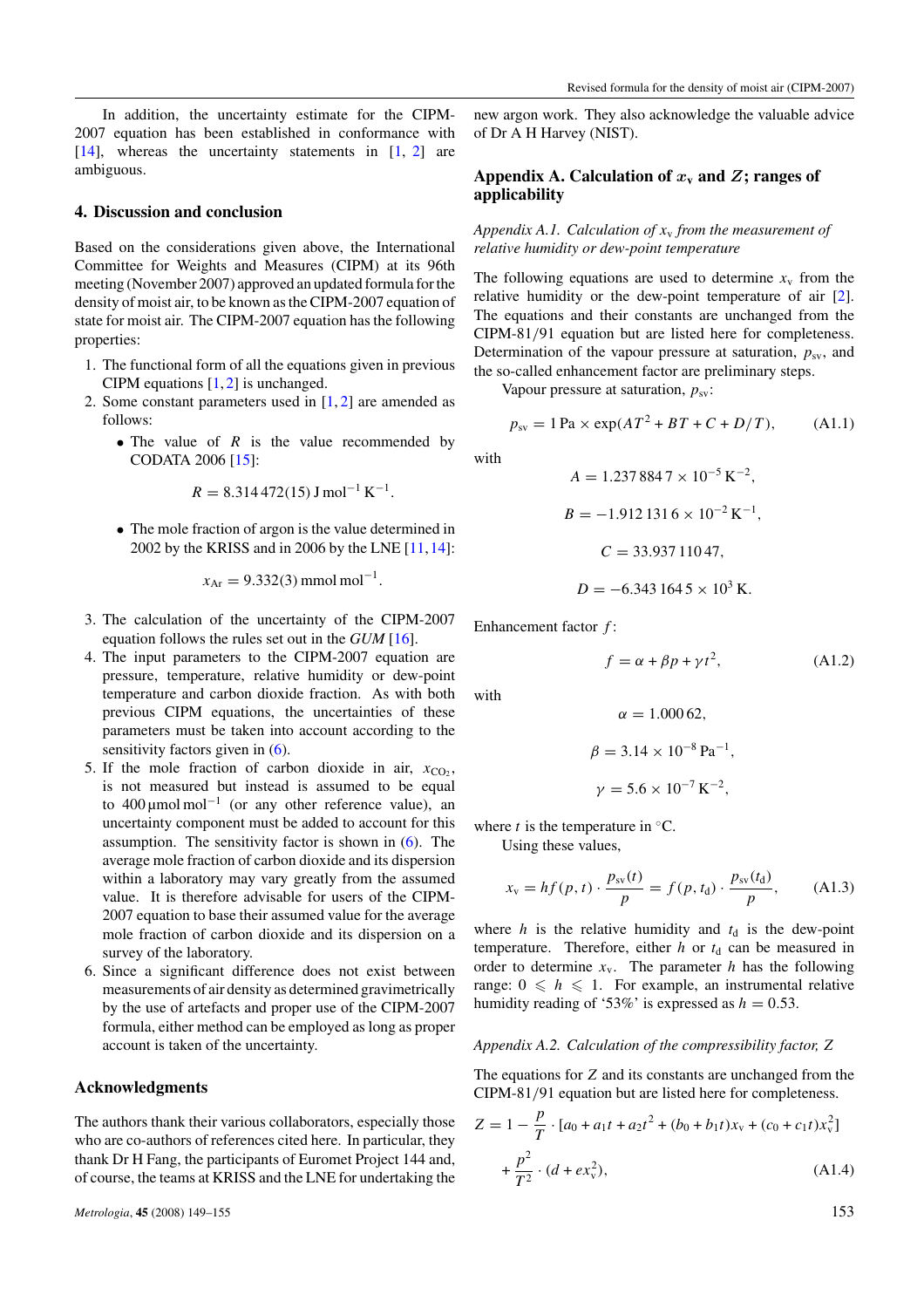#### <span id="page-5-0"></span>where

$$
a_0 = 1.581 23 \times 10^{-6} \text{ K Pa}^{-1},
$$
  
\n
$$
a_1 = -2.9331 \times 10^{-8} \text{ Pa}^{-1},
$$
  
\n
$$
a_2 = 1.1043 \times 10^{-10} \text{ K}^{-1} \text{ Pa}^{-1},
$$
  
\n
$$
b_0 = 5.707 \times 10^{-6} \text{ K Pa}^{-1},
$$
  
\n
$$
b_1 = -2.051 \times 10^{-8} \text{ Pa}^{-1},
$$
  
\n
$$
c_0 = 1.9898 \times 10^{-4} \text{ K Pa}^{-1},
$$
  
\n
$$
c_1 = -2.376 \times 10^{-6} \text{ Pa}^{-1},
$$
  
\n
$$
d = 1.83 \times 10^{-11} \text{ K}^2 \text{ Pa}^{-2},
$$
  
\n
$$
e = -0.765 \times 10^{-8} \text{ K}^2 \text{ Pa}^{-2}.
$$

*Appendix A.3. Appropriate ranges for calculations of*  $p_{sv}$ *and Z*

Equations  $(A1.1)$  and  $(A1.4)$  are interpolating formulas that are valid only for limited ranges of pressure and temperature. These ranges determine the region of validity of the CIPM-2007 equation and its predecessors.

The recommended ranges of temperature and pressure over which the CIPM-2007 equation may be used are unchanged from the original CIPM-81 version [1] and are repeated here for completeness:

$$
600\,\text{hPa} \leqslant p \leqslant 1100\,\text{hPa},
$$

$$
15\,^\circ\text{C} \leqslant t \leqslant 27\,^\circ\text{C}.
$$

The second cross-virial coefficient derived in [\[23\]](#page-6-0) from first principles is consistent with previous experimental results over our recommended temperature range. We note that this temperature range is slightly below the range of data covered in [\[22\]](#page-6-0). The uncertainty of the second virial coefficient of water vapour has therefore been increased accordingly. However, as noted above, this coefficient has negligible influence on the value of *Z*.

# **Appendix B. Uncertainty components for the mole fractions of carbon dioxide and oxygen**

The CIPM-2007 equation assumes that the value of  $x_{CO}$  is measured or estimated. The equation then infers the value of  $x<sub>O</sub>$ , to be

$$
x_{\text{O}_2} = S - x_{\text{CO}_2}.\tag{A2.1}
$$

This model is incomplete if

- $x_{\text{CO}}$ , contains a component  $\Delta x_{\text{CO}}$ , that is not correlated with  $x<sub>O</sub>$ , or if
- $x_{\text{O}_2}$  contains a component  $\Delta x_{\text{O}_2}$  that is not correlated with  $x_{CO_2}$ .

Thus the exact model is

$$
(x_{O_2} - \Delta x_{O_2}) + (x_{CO_2} - \Delta x_{CO_2}) = S, \tag{A2.2}
$$

or

$$
x_{\text{O}_2} = (S + \Delta x_{\text{CO}_2} + \Delta x_{\text{O}_2}) - x_{\text{CO}_2}.
$$
 (A2.3)

The additional terms,  $\Delta x_{\text{CO}_2}$  and  $\Delta x_{\text{O}_2}$ , are each considered to be zero on average. Therefore, the model given in [\(2\)](#page-1-0) and (A2.1) is still correct for a long-term average. The estimates of the four quantities on the right-hand side of  $(A2.3)$  are assumed to be uncorrelated.

To our knowledge, there are no modern data to show that the additional terms must be considered. However, we accept the possibility and estimate the uncertainty of these terms to be consistent with the uncertainty of the data presented in [\[11\]](#page-6-0). Although [\[11\]](#page-6-0) analyses only two air samples, these were selected from different continents and different elevations. Each of the two determinations  $x_{\text{O}_2} + x_{\text{CO}_2}$  has an estimated standard uncertainty of 60 μmol mol<sup>-1</sup>. Each determination is within 50 µmol mol−<sup>1</sup> of the accepted value for *S* [1, 2]. Thus for the CIPM-2007 equation we accept the value of *S* given in [1,2] and take its standard uncertainty to be 60 µmol mol<sup>-1</sup>, which confirms the previous estimate (e.g. [\[19\]](#page-6-0)) with recent data. Considering the limited data set in [\[11\]](#page-6-0), we have taken  $u(\Delta x_{\text{O}_2})$  and  $u(\Delta x_{\text{CO}_2})$  to be 60 µmol mol<sup>-1</sup>, each, although there is no compelling evidence to do so. Two of the supporting documents [\[19,](#page-6-0) [20\]](#page-6-0) of [1] estimated  $u(\Delta x_{\text{O}_2})$ as 170 µmol mol−1, relying on unconfirmed data published in the 19th century. Although we believe that the previous uncertainty estimate was too pessimistic, we are nevertheless reluctant to ignore this component entirely until such time as a more systematic study of this question becomes available.

The uncertainty components  $u(S)$ ,  $u(\Delta x_{CO_2})$  and  $u(\Delta x_{O_2})$ have been included in table [2.](#page-3-0) The uncertainty component  $u(x_{CO_2})$ , which is due to the measurement or estimate of  $x_{CO_2}$ each time that the CIPM-2007 equation is used, is treated separately in  $(6)$ . Based on the model equation  $(A2.3)$ , the sensitivity factors for each of these uncertainties are derived in the usual way  $[16]$ , starting with  $(3)$ .

# **References**

- [1] Giacomo P 1982 Equation for the determination of the density of moist air (1981) *Metrologia* **18** [33–40](http://dx.doi.org/10.1088/0026-1394/18/1/006)
- [2] Davis R S 1992 Equation for the determination of the density of moist air (1981/91) *Metrologia* **29** [67–70](http://dx.doi.org/10.1088/0026-1394/29/1/008)
- [3] Picard A and Fang H 2002 Three methods of determining the density of moist air during mass comparisons *Metrologia* **39** [31–40](http://dx.doi.org/10.1088/0026-1394/39/1/5)
- [4] Picard A and Fang H 2003 Methods to determine the density of moist air *IEEE. Trans. Instrum. Meas.* **52** [504–7](http://dx.doi.org/10.1109/TIM.2003.810460)
- [5] Picard A and Fang H 2004 Mass comparisons using air buoyancy artefacts *Metrologia* **41** [330–2](http://dx.doi.org/10.1088/0026-1394/41/4/015)
- [6] Kobayashi Y, Nezu Y, Uchikawa K, Ikeda S and Yano H 1986 Prototype kilogram balance II of NRLM *Bull. NRLM* **35** 143–58
- [7] Gläser M, Schwartz R and Mecke M 1991 Experimental determination of air density using a 1 kg mass comparator in vacuum *Metrologia* **28** [45–50](http://dx.doi.org/10.1088/0026-1394/28/1/007)